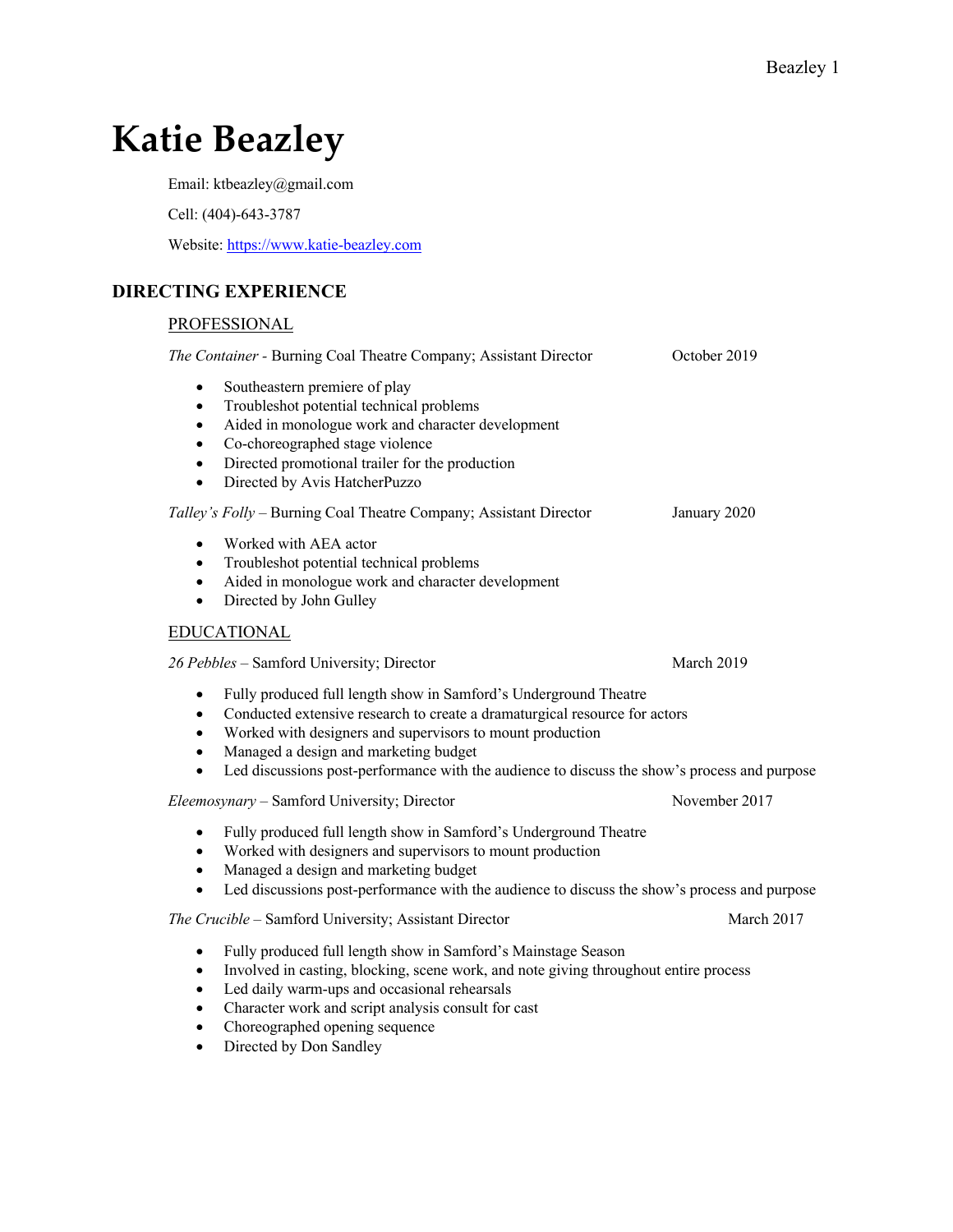# **WORKSHOP/NEW-WORK EXPERIENCE**

*Seeing St. Vitus –* UMKC Cabaret; Director May 2021

- collaborated with playwright/performer (Brittany Welch) to edit and create one-woman show
- devise movement based off of theatrical intimacy training to create dynamic storytelling and elevate environment with only one character on stage
- presented as a part of the UMKC Cabaret showcase for second-year MFA students

*Corinna and the Enchantress* – Samford University; Director November 2018

- Staged reading of a new-work musical affiliated with Samford's Underground Theatre
- Collaborated with the composer and script writers to edit score and plot
- Collaborated with a live band to create vamps and cues in order to progress the story
- Composed by Sam Ezell; Co-Written by Sam Ezell and Robert Skelton

*Letters to Everything* – Samford University; Director May 2017

- A fully mounted outdoor production of a student-written 10-minute play
- Collaborated with a student writer to edit script throughout process
- Utilized a non-traditional outdoor space
- Written by Jackson Dowey

### *Athena and the Lonely Hearts* – Samford University; Assistant Director April 2017

- Fully produced full length new-work in Samford's Underground Theatre
- Blocking and scene work consult for director and actors
- Directed and written by Cody Sparks

*Animal Farm –* Burning Coal Theatre Company; Mollie/Guard Dog March 2020

- Touring production of a devised adaptation of the classic novel by George Orwell for students ranging from 9th to  $12<sup>th</sup>$  grade
- Conceptualized minimalistic set and props
- Directed by Ana Radulescu

*Things Hidden: A Song Cycle; Soloist* April 2019

- Original soloist and ensemble member in a new-work song cycle
- Composed by Ben Tidwell; Directed by Madison Merkel

### *Sally Ann Thunder Ann Whirlwind*; Sally Ann Thunder Ann Whirlwind April 2018

- Originated the title character in a conceptualized black-box style new-work piece
- Toured to local elementary schools, with one public performance
- Written and directed by Ann Houston Campbell

### *The Jungle Book*; Mother Wolf March 2018

- Performed a new-work piece at the South Eastern Theatre Conference as a part of the Theatre for Youth Play Festival, as well as shows with Samford and Samford, Shades Cahaba Elementary School, and a public performance at Samford University
- Played traditional drums for foley sounds/musical effects
- Conceptualized black box style performance
- Directed by Laura Byland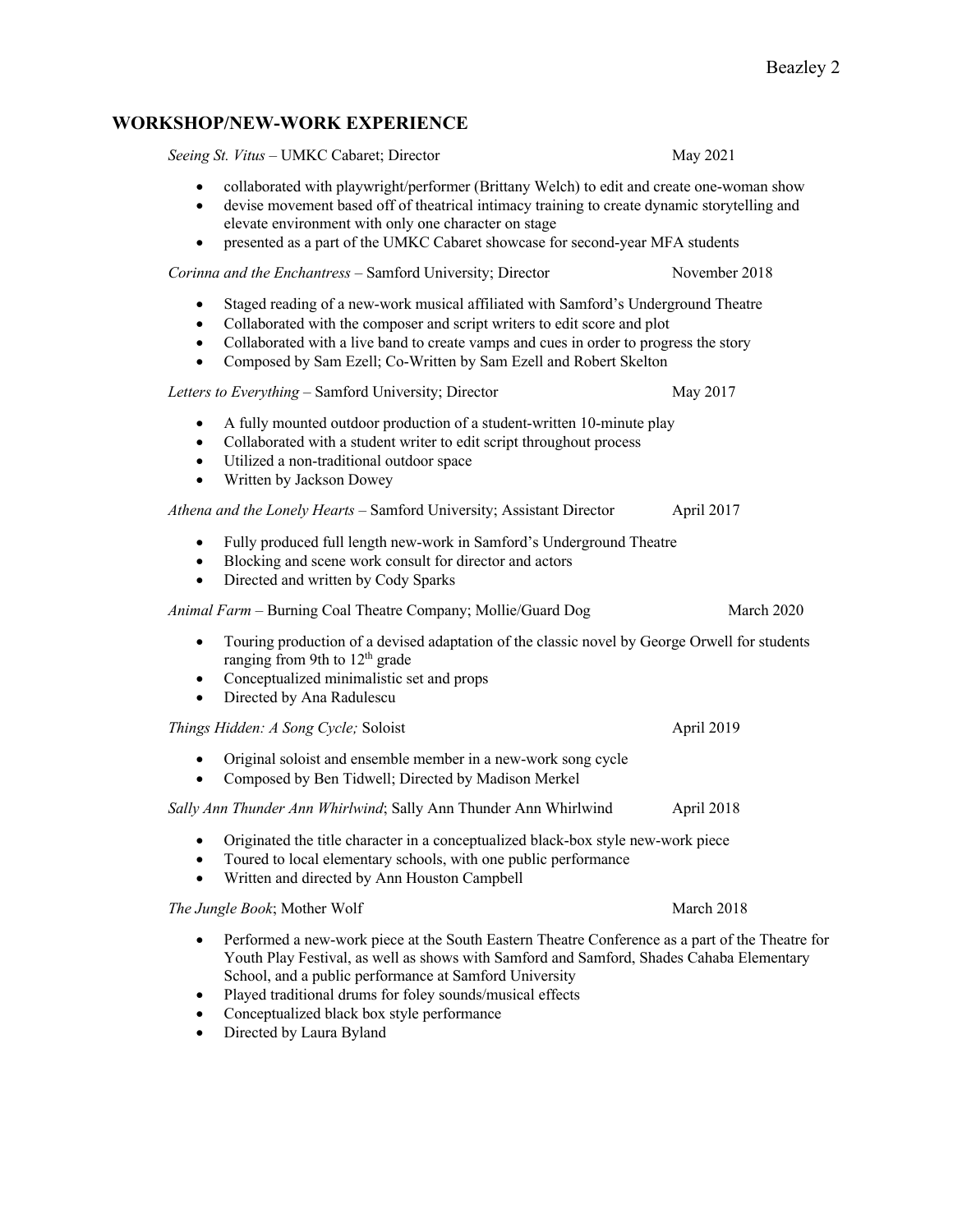### *Pretty Funny*; Mom April 2017

- Workshopped a professionally written musical theatre piece in a college setting over a 3 week period of time, including receiving continual script and score edits
- Conceptualized black box style performance
- Directed by Clayton Winters

# **REPRESENTATIVE PERFORMANCE ROLES**

| Hedda Gabler; Hedda Tesman and Thea Elvsted          | Don Sandley          | October 2018  |
|------------------------------------------------------|----------------------|---------------|
| <i>Freaky Friday</i> ; Ellie Blake (u/s); Ms. Meyers | Chelsea Nicholson    | April 2019    |
| A Grand Night for Singing; Victoria                  | Chelsea Nicholson    | February 2019 |
| How I Became A Pirate; Maxine                        | Laura Byland         | October 2017  |
| Children of Eden; Snake                              | Don Sandley          | April 2018    |
| The Strange Prudencia Hart; Devil                    | Ann Houston Campbell | February 2018 |

# **MANAGEMENT EXPERIENCE**

*GENERATE 2021 –* YM360; Production Director May – July 2021

- led a team of 3 actors and 3 technicians on a multi-state, multi-campus touring camp production
- directed sketches with the actors, utilizing specificity in movement to engage audience
- orchestrated load-in and load-out of large scale production rig, including lighting, LED wall, and full sound system
- communicated and connected with guest speakers and bands, acting as their immediate point of contact
- facilitated production meetings to best educate guest speakers/bands on company culture and set content for the week to collaborate for cohesive vision throughout their time with the team
- ran 2 to 4 services daily, calling cues and troubleshooting any issues in the live space

# **TEACHING EXPERIENCE**

Indonesia Cross Cultural Experience January 2018; 2019

- Performed a devised chapel program that includes music, movement, spoken word, skit, and multimedia content for students ranging from  $3<sup>rd</sup>$  to  $12<sup>th</sup>$  grade
- Wrote short skits based off of stories from the New Testament connecting to the program's theme
- Taught K-7 utilizing creative storytelling through movement to overcome language barriers
- Created creative storytelling lesson plans based off of children's books
- Visited different cultural and religious sites to learn about Indonesian stories and storytelling methods such as dance, puppetry, batik, gamelan, and anklung

### Beginning Acting; Teaching Assistant (THEA 175) January-May 2018

- Workshopped various contemporary monologues and scenes with students based on Stanislavski's acting methodology
- Led warm-ups and class discussions based around *An Actor Prepares*

### Coursework for Theatre for Youth Directing (THEA 324) January-May 2018

- Created lesson plans that teach acting basics and acted as guidance for rehearsals with students
- Taught theatre basics such as theatrical vocabulary, parts of the stage, and basic Stanislavski technique to elementary and middle school studentsß